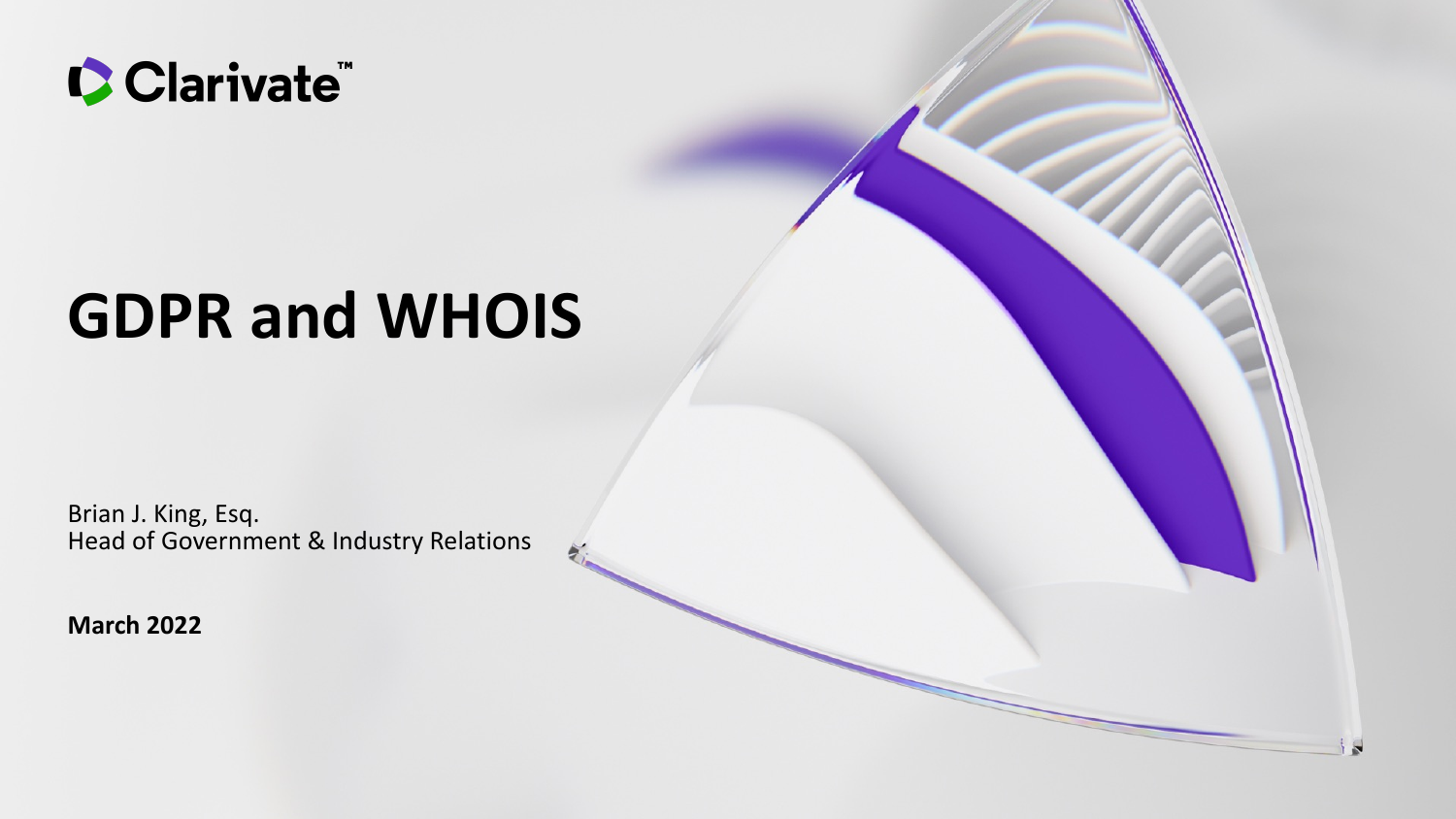

## **Pre-General Data Protection Regulation (GDPR)**

## **GDPR and the Temporary Specification**

**Attempt to fix the problem: Expedited Policy Development Process (EPDP)**

**Current status and likely outcomes**

CClarivate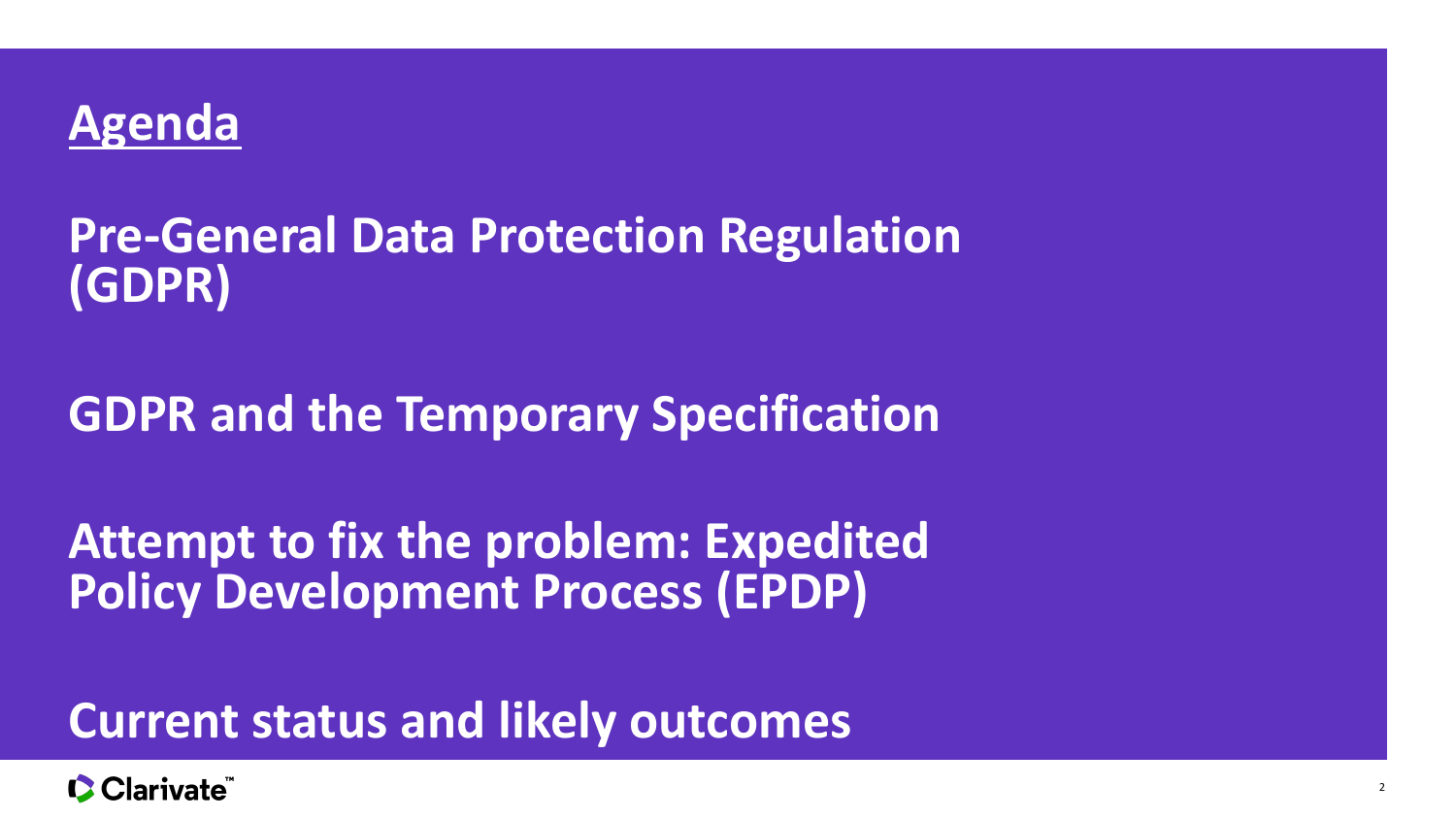### **Background: who "runs" the internet?**

### **Content regulation**

- Regulation up to each jurisdiction, varies by subject matter; US:
	- Copyright: DMCA
	- Speech: CDA Section 230
	- Children: COPPA

### **Unique identifiers**

UDRP

- Domain names and IP addresses
- Pre-1999: US Dept of Commerce contracted out "IANA Functions"
- NTIA (under Dept of Commerce) transitioned IANA Functions to ICANN to run independently

3

• Post-transition: **ICANN**, a California nonprofit public benefit corporation

#### **C** Clarivate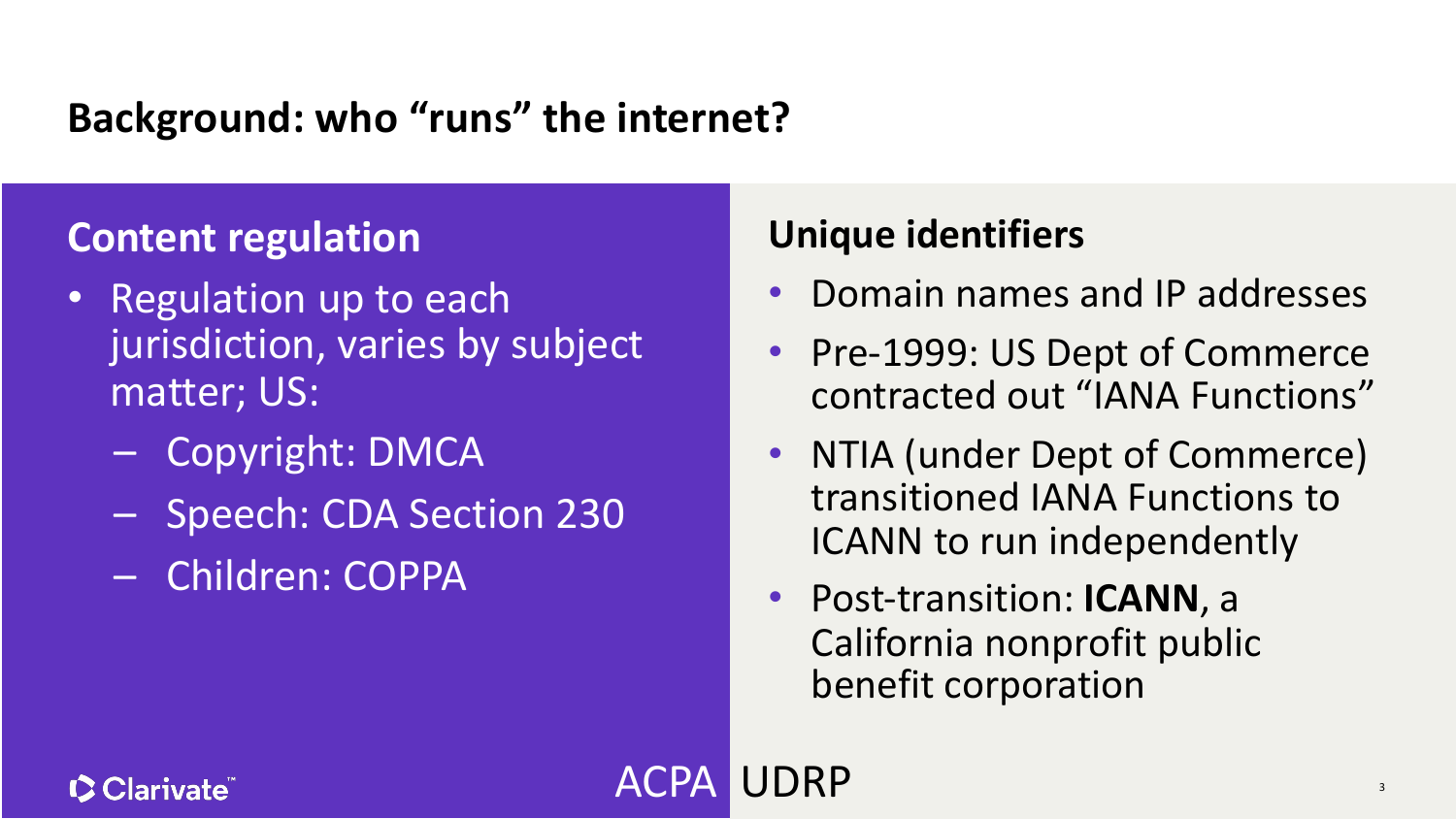## **ICANN**

- Coordinates domain name registration data (WHOIS) policies
- WHOIS policy status pre-GDPR

| Uniform policy for            | Jurisdictional        |
|-------------------------------|-----------------------|
| gTLDs, e.g. .com,             | variations for ccTLDs |
| .microsoft, .ninja            | e.g. .us, .uk, .cn    |
| <b>Syntactical "accuracy"</b> | Privacy/proxy data    |
| required; functionality       | permitted; policy     |
| required for email or         | implementation        |
| phone                         | paused                |
| <b>ICANN rejected most</b>    | "Thick WHOIS"         |
| 'WHOIS conflicts with         | transition for .com   |
| local laws' requests          | delayed repeatedly    |

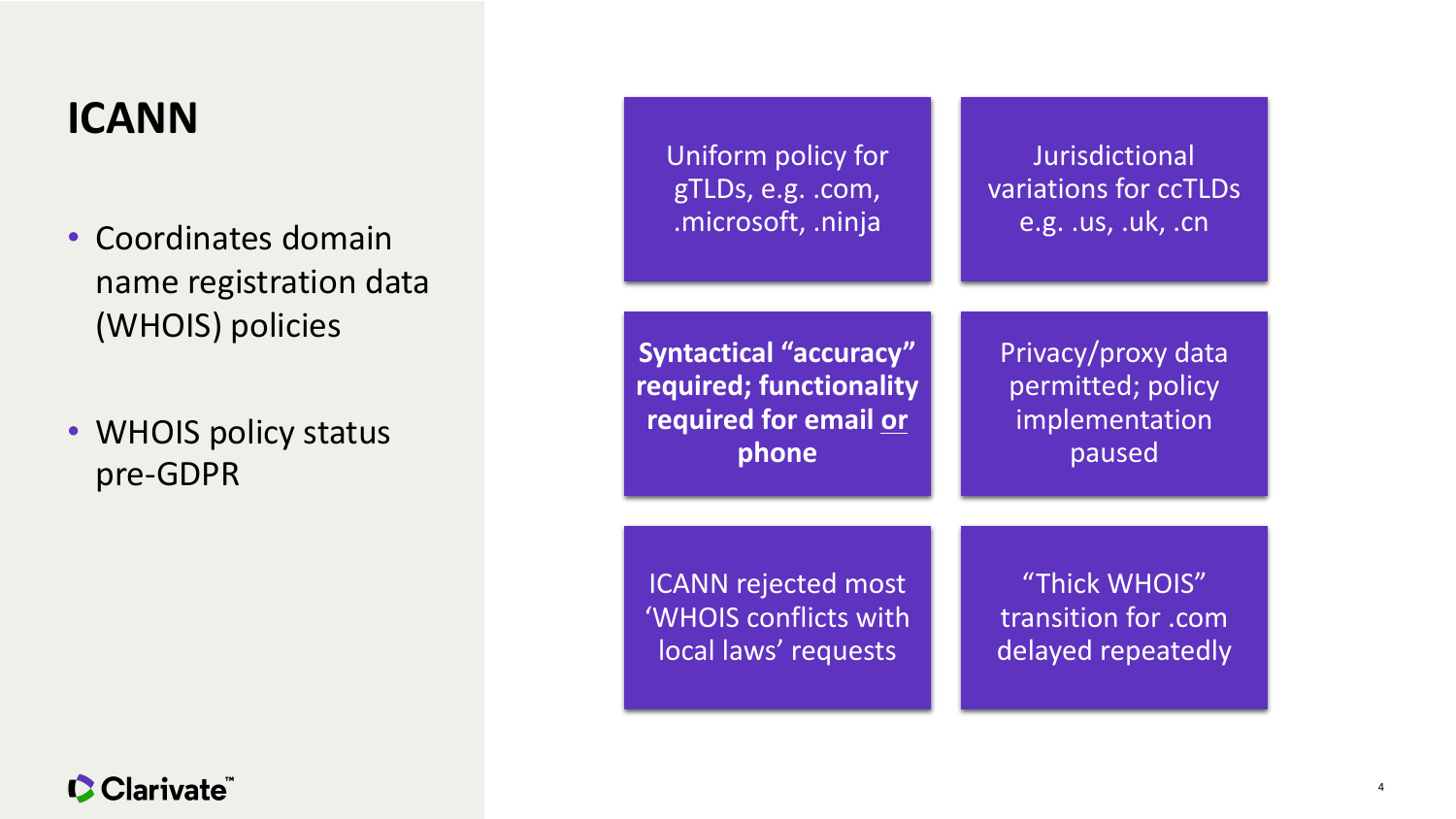#### **GDPR and Temporary Specification – 2018**

- ICANN unilaterally amends contracts with its contracted parties (registries and registrars, together "C.P.s"), causing WHOIS blackout
- C.P.s **may** provide data on request; most do not;
	- ICANN declines to enforce
	- No centralized place to submit requests
	- No uniform criteria for processing
- ICANN states intention to restore as much access as legally possible; begins EPDP

#### **C** Clarivate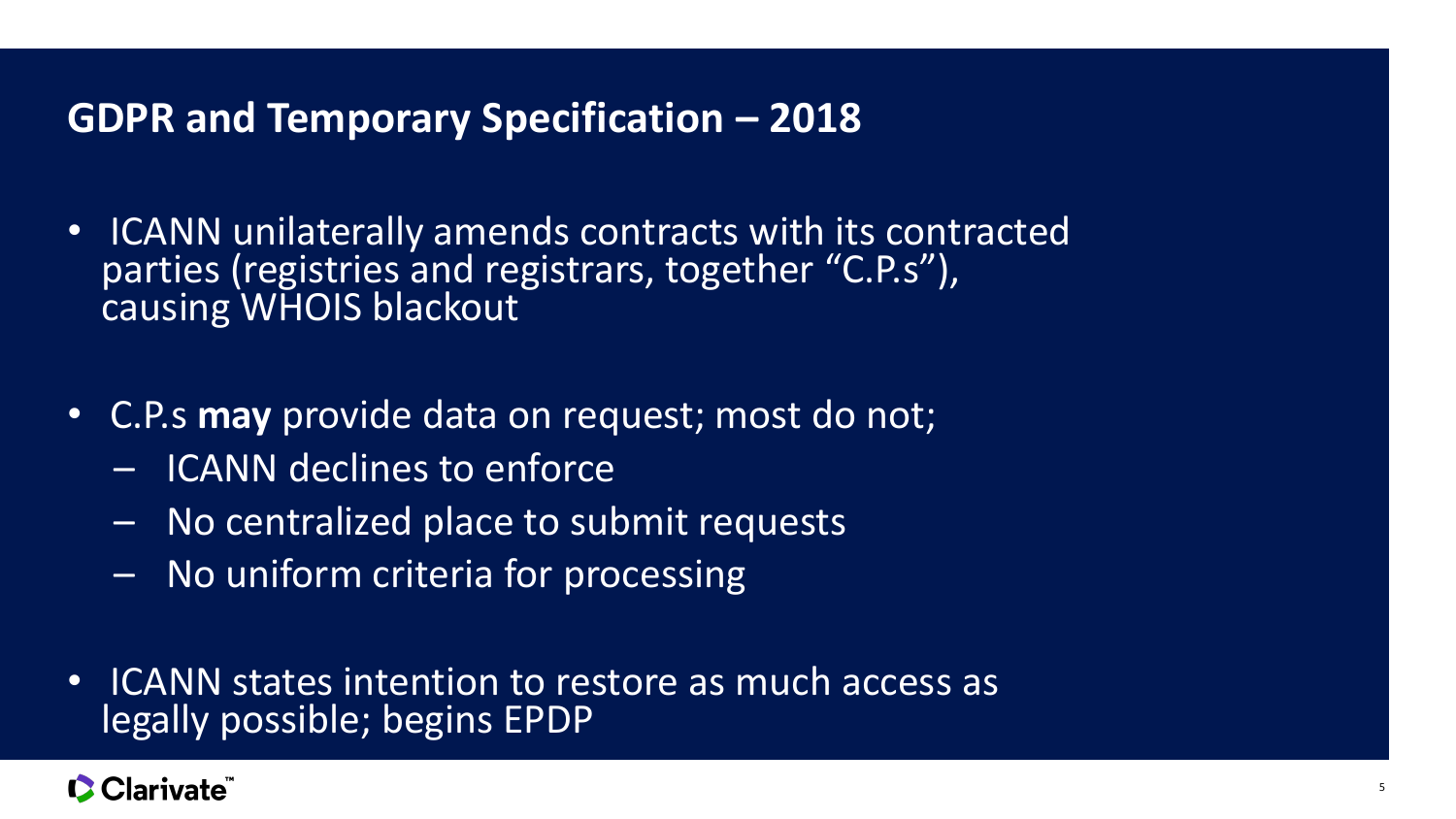## **Domain Registration Data (WHOIS) pre- vs. post-GDPR**

### **Pre-GDPR**

- C.P.s must **collect and publish**: name (org optional), postal address, phone number, email address
	- Registrant, Administrative, Technical contacts
- ICANN Accuracy Reporting System (ARS) ensuring accuracy
- ICANN investigates and enforces accuracy requirements

#### **C** Clarivate

## **Post-GDPR (Temp Spec, EPDP 1)**

- C.P.s must **collect and redact**: name (org optional), postal address, phone number, email address; only Registrant required
- C.P.s **may** disclose data on request
- ICANN halts ARS
- ICANN halts accuracy enforcement